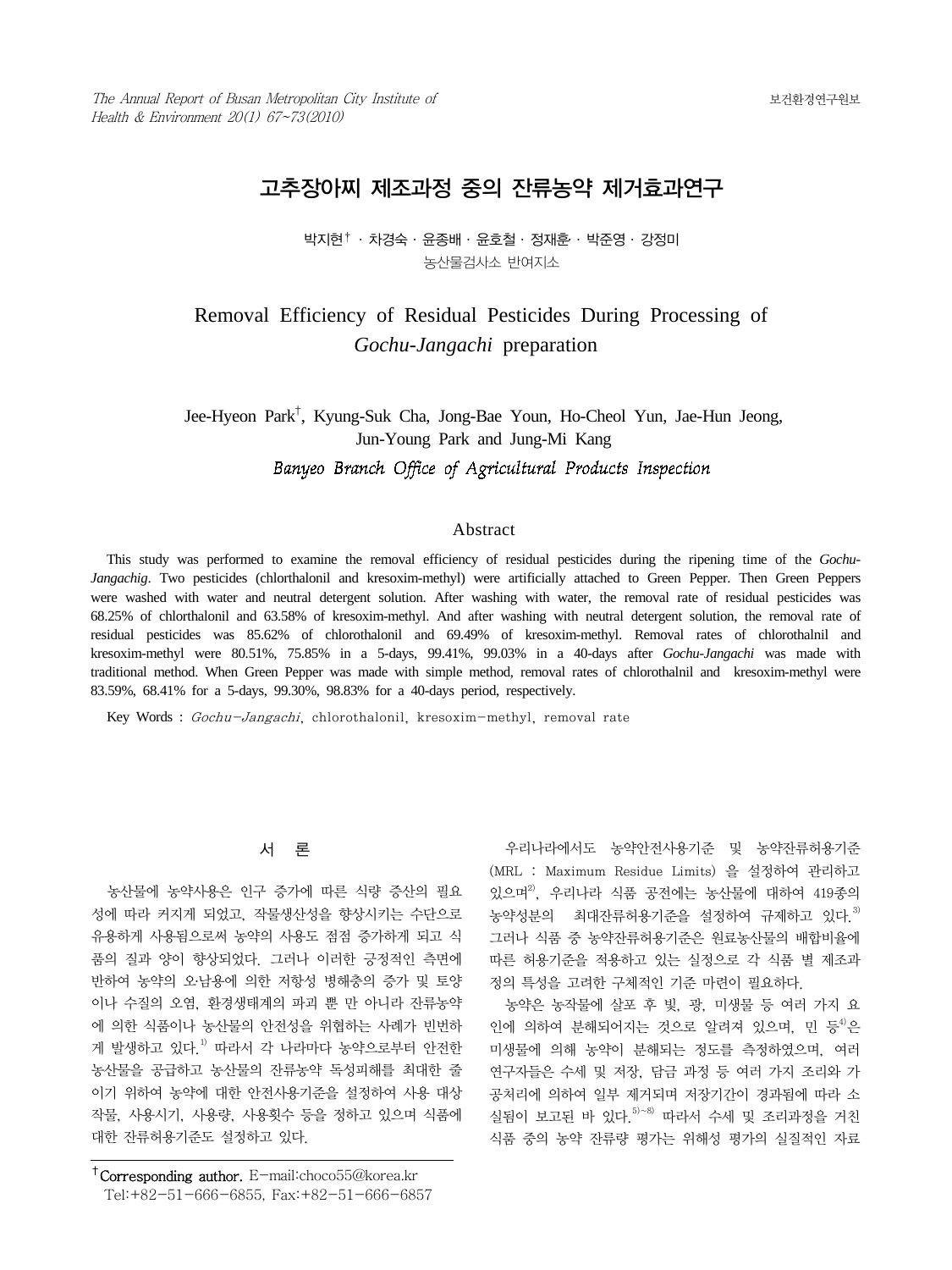가 된다는 점에서 매우 중요하므로 실제 농약식이 섭취량을 정확히 평가하기 위해서는 조리 및 가공과정에 따른 농약성분 의 제거율 데이터가 필요하다.

따라서 본 연구에서는 국민 다소비 농산물로 가장 많이 소 비되는 농산물의 하나이며, 오래전부터 전통 발효식품으로 우

## 재료 및 방법

재료

장아찌 제조 단계별 잔류농약의 제거 효과 실험에 사용 된 고추는 조사대상 농약이 검출되지 않은 고추를 사용하였다. 리식생활의 중요한 부분을 차지하고 있는 고추장아찌에 대하 여 잔류농약의 제거효과가 보고 된 세척 과정<sup>9)~10)</sup>과 및 고추 장아찌 제조과정을 단계별로 나누어 잔류농약을 조사하였다. 그리하여 식품에서의 기준 설정 및 안전성 확보에 필요한 기 초 자료를 제시하고자 한다.

또한, 조사대상 농약은 우리나라 식품위생법에 잔류허용기준 이 설정되어 있으며 고추 재배 시 많이 사용되는 유기염소계 살충제인 chlorthalonil과 스트로빌루린계 살충제로 표면 확 산 침투성이 있는, kresoxim-methyl을 사용하였다. 사용된 농약의 물리 화학적 특성은 Table 1과 같다. 농약의 제품은 시중 농약상에서 판매되는 경탄(chlorthalonil 35%, kresoxim-methyl 7% (주)영일케미칼)을 사용하였다.

| Table 1. Physico-chemical propertis of pesticides used |  |  |  |  |
|--------------------------------------------------------|--|--|--|--|
|--------------------------------------------------------|--|--|--|--|



Common Name: Chlorothalonil

Chemical Name: 2,4,5,6-tetrachloro-1,3-benzenedicarbonitrile

Stability:Thermally stable at ambient temperatures. Stable to u.v. light in aqueous media and in crystalline state. Stable in acidic and moderately alkaline aqueous solutions; slow hydrolysis at pH  $>9$ 

ADI: 0.03 mg/kg body weight (1990; confirmed 1992)

Common Name: Kresoxim-methyl



Chemical Name: 2,4,5,6-tetrachloro-1,3-benzenedicarbonitrile

Stability:Thermally stable at ambient temperatures. Stable to u.v. light in aqueous media and in crystalline state. Stable in acidic and moderately alkaline aqueous solutions; slow hydrolysis at pH  $>9$ 

ADI: 0.03 mg/kg body weight (1990; confirmed 1992)

#### 시약

시료의 전처리에 사용한 acetonitrile, acetone, n-hexane 및 dichloromethane 용매는 Merck (Germany)사의 GC분석 용 시약을 사용하였고, 무수 Na2SO4, NaCl, NH4Cl 은 Merck (Germany)사의 분석용 시약을 사용하였다. 정제 칼럼 은 Waters (Ireland)사의 florisil Sep-Pak cartridges를 사 용하였다.

## 실험방법

#### 시료의 전처리

Chlorthalonil, kresoxim-methyl이 성분으로 들어있는 시 중에서 판매되는 경탄이라는 농약을 농약사용지침서의 표준사 용량인 20 g/20 ℓ농도의 희석용액으로 만든 후 고추를 30분 간 담그어 농약을 부착시켰다. 농약이 부착 된 고추를 스테인 리스 그물바구니에 담아 45°기울여 표면의 물을 제거시켰으

며, 4시간 풍건시킨 후 보관함에 옯겨 냉장고에 하룻밤 보관 하였다. 수돗물 3 ℓ에 시료 20개를 담아 1분간 2회 세척 한 것과 중성세제 0.2%로 희석 조제한 용액 3 ℓ에 시료를 20개 취하여 1분간 세척한 후, 수돗물 3 ℓ 에 1분간 2회 세척하였다.

#### 고추장아찌 제조과정 중의 잔류농약 제거효과 측정 방법

 전통고추장아찌 제조과정 중의 제거효과 측정방법 전통고추장아찌는 12% 소금물에 2주간 삭힌 후 간장, 설탕을 넣은 앙념장을 끓여 식힌 후 삭힌 고추에 부어 저장하였으며, 5, 15, 20, 25, 30, 35, 40, 50일간 저장단계별로 농약 잔류 량을 측정하였다.

 간편고추장아찌 제조과정 중의 제거효과 측정방법 식초, 간장, 설탕을 끓여 식힌 양념장에 고추를 담근 후 냉장 고에서 10일간 저장 한 후 양념장만 다시 끓여 부은 후 저장 하였으며, 5, 15, 20, 25, 30, 35, 40, 50일간 저장단계별로 농약 잔류량을 측정하였다.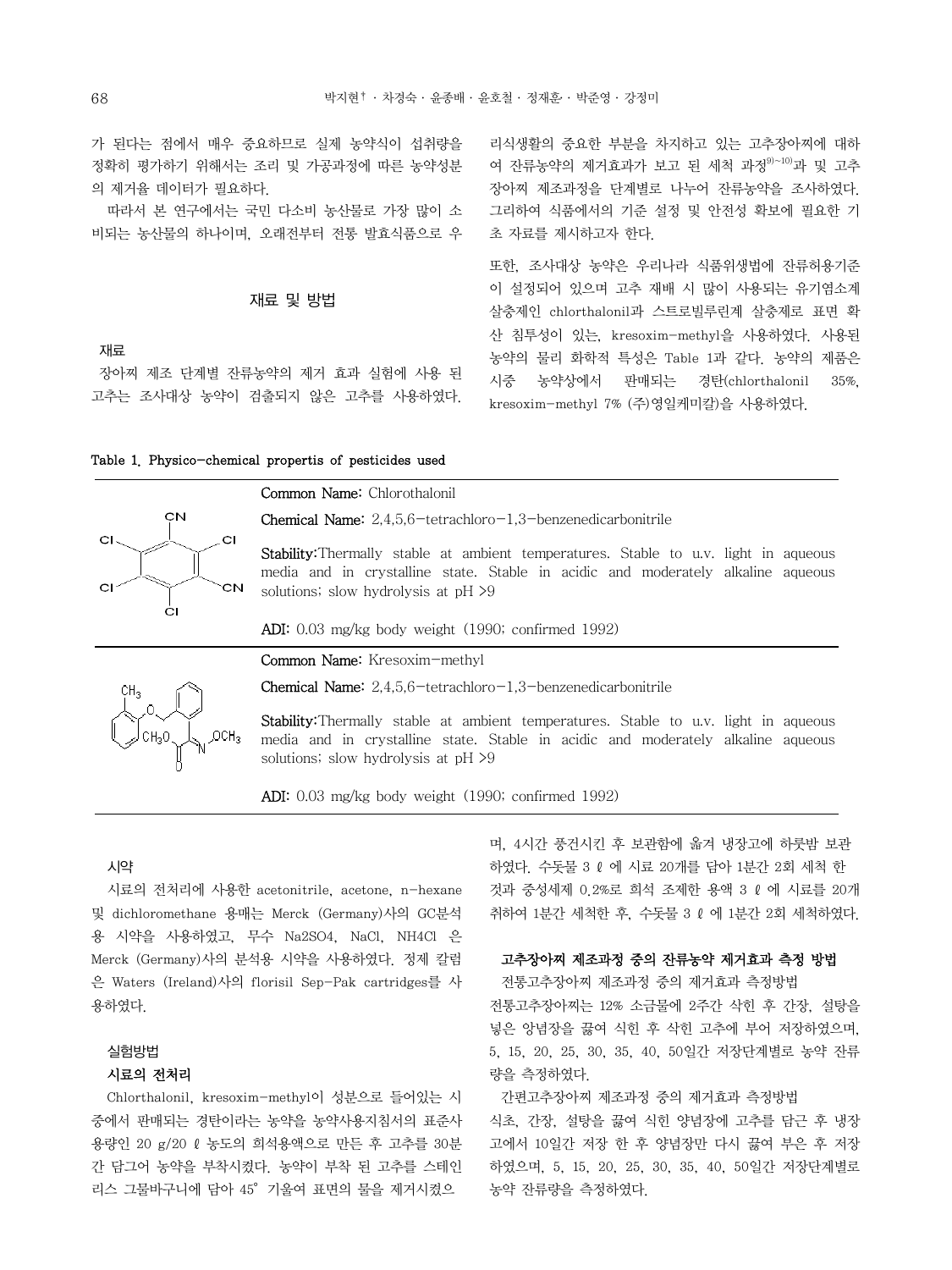검액의 조제

농약이 처리된 고추 및 고추장아찌의 농약 잔류량 측정에 있어 전처리는 식품공전의 다종농약다성분시험법(Fig. 1)에 따 랐다. 시료 50 g에 acetonitrile 100 ㎖를 가해 homogenizer 로 3000 rpm으로 2분간 마쇄 여과추출하였다. 추출액에 NaCl 20 g을 넣고 10분간 진탕 후 -20℃ 냉동실에 1시간 정 치 후 상등액 20 ㎖를 취하여 진공회전농축기(40 ℃ 이하)에 서 농축하여 acetonitrile를 제거 후 잔류물에 20% acetone 함유 hexane 2 ㎖에 재용해 한 다음 Florisil cartrige(Sep-pak vac 3 cc, Waters)에 미리 hexane 5 ㎖ 를 가해 conditioning한 다음, 앞의 20% acetone함유 hexane추출용액 2 ㎖를 전개 후 20% acetone 함유 hexane 5 ㎖로 용출시켰다. 용출액을 TuboVap LV evaporator로 농 축시킨 후 20% acetone 함유 hexane 1 ㎖로 재용해하여 Table 2와 같은 조건으로 분석하였다. 분석 장비 중 GC/MSD[Mass Selective Detector, Agilent(HP)사, USA]로 농약 검출여부를 확인하였고, GC/ECD[Electron Capture Detector, Agilent(HP)사, USA]로는 정량 분석하였다.



Fig 1. Schematic diagram of sample preparation for analysis of pesticides.

Table 2. Analytical condition of GC/MSD and GC/ECD

|                        | GC (MSD)                                                                                                         | GC (ECD)                                                                                              |
|------------------------|------------------------------------------------------------------------------------------------------------------|-------------------------------------------------------------------------------------------------------|
| Instruments            | Agilent Technologies<br>6890GC / 5973MSD                                                                         | Agilent Technologies<br>6890 series II                                                                |
| Column                 | $HP-5MS$<br>30 m $\times$ 0.25 mm $\times$ 0.25 $\mu$ m                                                          | $HP-5$<br>30 m $\times$ 0.25 mm $\times$ 0.25 $\mu$ m                                                 |
| Oven                   | 120 °C $(1 \text{ min})$<br>$5 \degree$ C/min<br>200 ℃ (1 min)<br>$5 \degree$ C/min<br>270 °C $(10 \text{ min})$ | 120 °C $(1 \text{ min})$<br>$5 \degree$ C/min<br>200 ℃ (1 min)<br>$5 \degree$ C/min<br>270 ℃ (10 min) |
| Injector (Inlet) Temp. | $250$ °C                                                                                                         | $260$ °C                                                                                              |
| Detector (Aux) Temp.   |                                                                                                                  | $280$ °C                                                                                              |

## 결과 및 고찰

#### 잔류분석법의 회수율 및 검출한계

본 연구에서 사용 된 chlorothalonil과 kresoxim-methyl 의 고추 중 잔류농약에 대한 회수율,을 측정하기 위하여 무처 리 고추에 2가지 농약을 10 mg/kg, 1 mg/kg씩 각각 첨가한 후 3회 반복하여 시료의 분석방법과 동일하게 실험하여 측정 하였다(Table 2). 측정결과 각각의 농도에서 2가지 농약 모두

90% 이상의 회수율을 나타내었다(Table 3).

Chlorothalonil의 검출한계는 0.004 mg/kg로 고추의 MRL 5 mg/kg과 비교해 1/1250수준의 농도까지 충분히 검출할 수 있는 높은 감도를 나타냈으며, kresoxim-methyl의 검출한계 는 0.001 mg/kg으로 고추의 MRL인 2 mg/kg과 비교해 1/2000 수준의 농도도 충분히 검출할 수 있는 감도를 나타냈 다.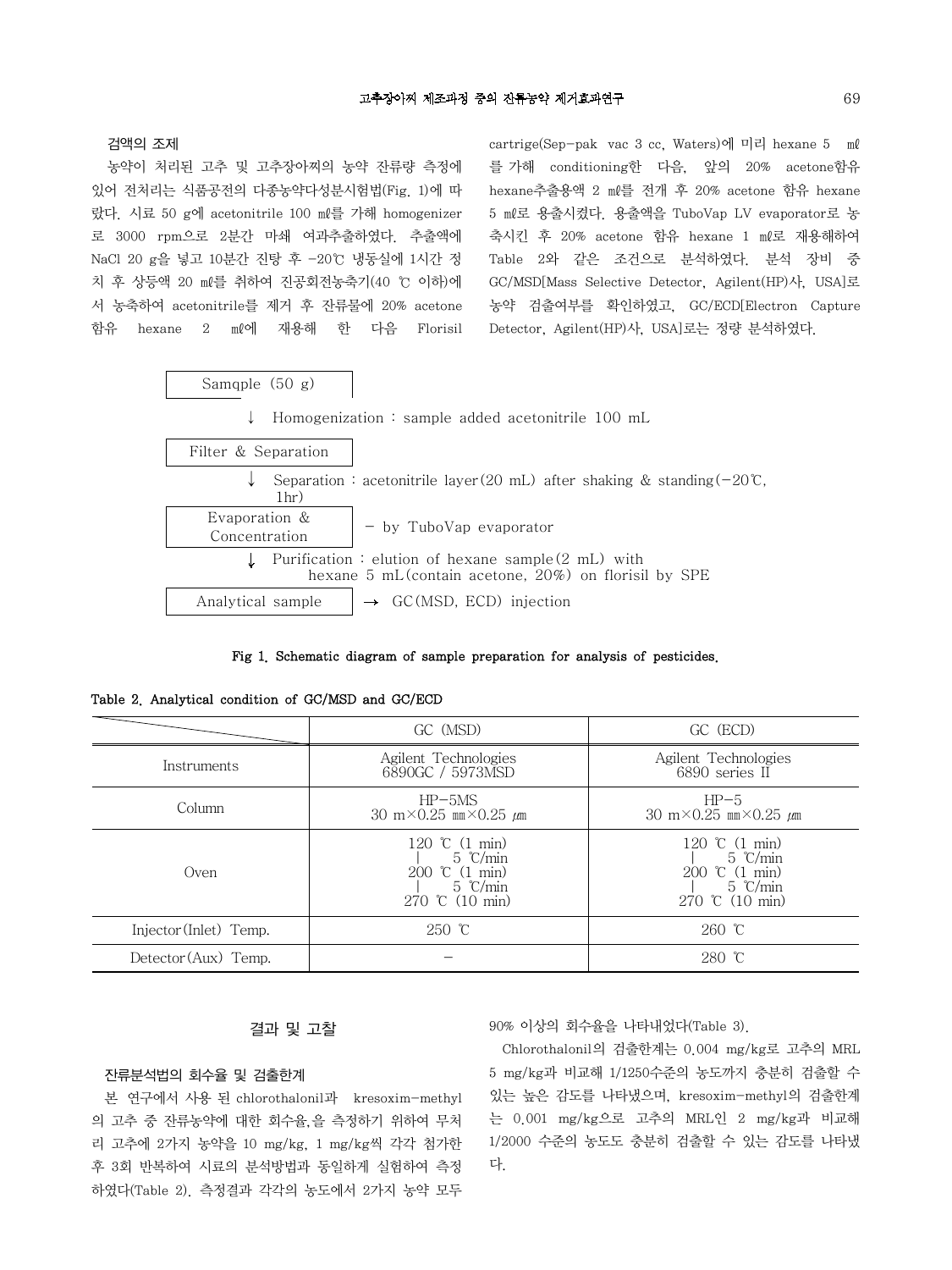#### 농약을 부착시킨 고추의 세척에 의한 잔류농약제거효과

시료의 농약 잔류량 분석결과 농약부착 후 초기의 잔류량은 chlorothalonil이 18.84 ㎎/㎏, kresoxim-methyl이 14.76 ㎎/㎏으로 나타났다.

흐르는 물로 세척 한 결과 chlorothalonil은 68.25%가 제거 되어 5.98 ㎎/㎏이 잔류하였고, kresoxim-methyl은 63.58% 가 제거되어 5.38 ㎎/㎏이 잔류하였다. chlorothalonil이 kresoxim-methyl보다 5%정도 세척에 의한 효과가 높게 나 타났다. 중성세제로 세척 한 결과, chlorothalonil은 85.62% 가 제거되어 2.71 ㎎/㎏이 잔류하였고, kresoxim-methyl은 69.49%가 제거되어 4.51 ㎎/㎏이 잔류하였다. chlorothalonil 이 kresoxim-methyl보다 16% 정도 세척에 의한 효과가 높게 나타났다(Fig. 2). 고 등 $^{11}$ 은 상추 중에 잔류하는 농약을 중성 세제와 물로 세척하였을 때 세척하는 시간과 횟수에 따라 차 이는 있지만 잔류하는 농약의 약 14.6~58.0%가 제거 될 수 있음을 제시하였다. 본 연구에서 조사 된 63.58~85.62%는 이전 연구에서 제시 된 결과보다 상대적으로 높은 제거율을 나 타내었다. 세척에 의한 잔류농약의 제거효과가 다른 이유는 농 약의 물리․화학적 특성, 농산물표면의 왁스 층 유무, 형태적 특 성, 세척방법 등의 차이에 의한 것으로 사료되다<sup>12)</sup> 그러나 세 제의 사용이 농약제거에 좋다고 하더라도 고농도의 세척액으로 장시간 세척할 경우 오히려 세제가 잔류해서 인체에 유해할 수 있으므로 세제에 의한 세척에는 신중을 기해야 한다<sup>13)</sup>.

Table 3. Recovery and detection limit of the ananlytical method

| Pesticide       | Fortification<br>(mg/kg) | Recovery $(\%) \pm$<br>RCD $(\%)$ <sup>1)</sup> | Detection limit<br>(mg/kg) |
|-----------------|--------------------------|-------------------------------------------------|----------------------------|
| Chlorothanil    | 10                       | $110.3 \pm 2.1$<br>$108.2 \pm 1.8$              | $0.004$ mg/kg              |
| Kresoxim-methyl | 10                       | $107.3 \pm 1.7$<br>$104.2 \pm 1.5$              | $0.001$ mg/kg              |

1) Mean values of triplicate samples with relative standard deviations.





## 전통고추장아찌의 잔류농약의 변화

## 삭힘 과정에서의 잔류농약 제거효과

고추장아찌를 4%의 소금물에 담근 후 5일째 잔류농약의 함량을 측정한 결과 chlorothalonil은 83.60%. kresoxim-methyl은 68.62%가 제거되었으며, 10일째 chlorothalonil은 88.20% kresoxim-methyl 70.46%가 제거 되어 각각 2.23 mg/kg, 4.36 mg/kg이 잔류하였다. 전통 고 추장아찌를 제조하여 40일간 보관하면서 잔류농약을 측정한 결과는 Fig. 3 및 Table 4와 같았다.

최14)는 소금으로 절인 경우 오이 중 chlorothalonil이

73.7% 제거되었다고 보고하였다.

본 실험의 저장과정에서 삭힘액 중 농약 잔류량을 조사한 결과 chlorothalonil, kresoxim-methyl은 0.02 mg/kg이였 다. 이와 같은 결과로 볼 때, 고추에서 잔류농약이 삭힘액 으 로의 이행은 미미한 것으로 여겨진다.

Kirkwood는15) 식물의 cuticle이 매우 복잡한 막 구조이며, 식물체의 공기에 접하는 외 표면을 형성하며 농약 분자의 침 투를 막는 장벽의 역할을 한다고 보고하였다. 또한 cuticle의 물리․화학적 특성이 농약의 침투율에 영향을 미치며 활성성분 의 침투는 농약의 용해도에 영향을 받는다고 하였다. 따라서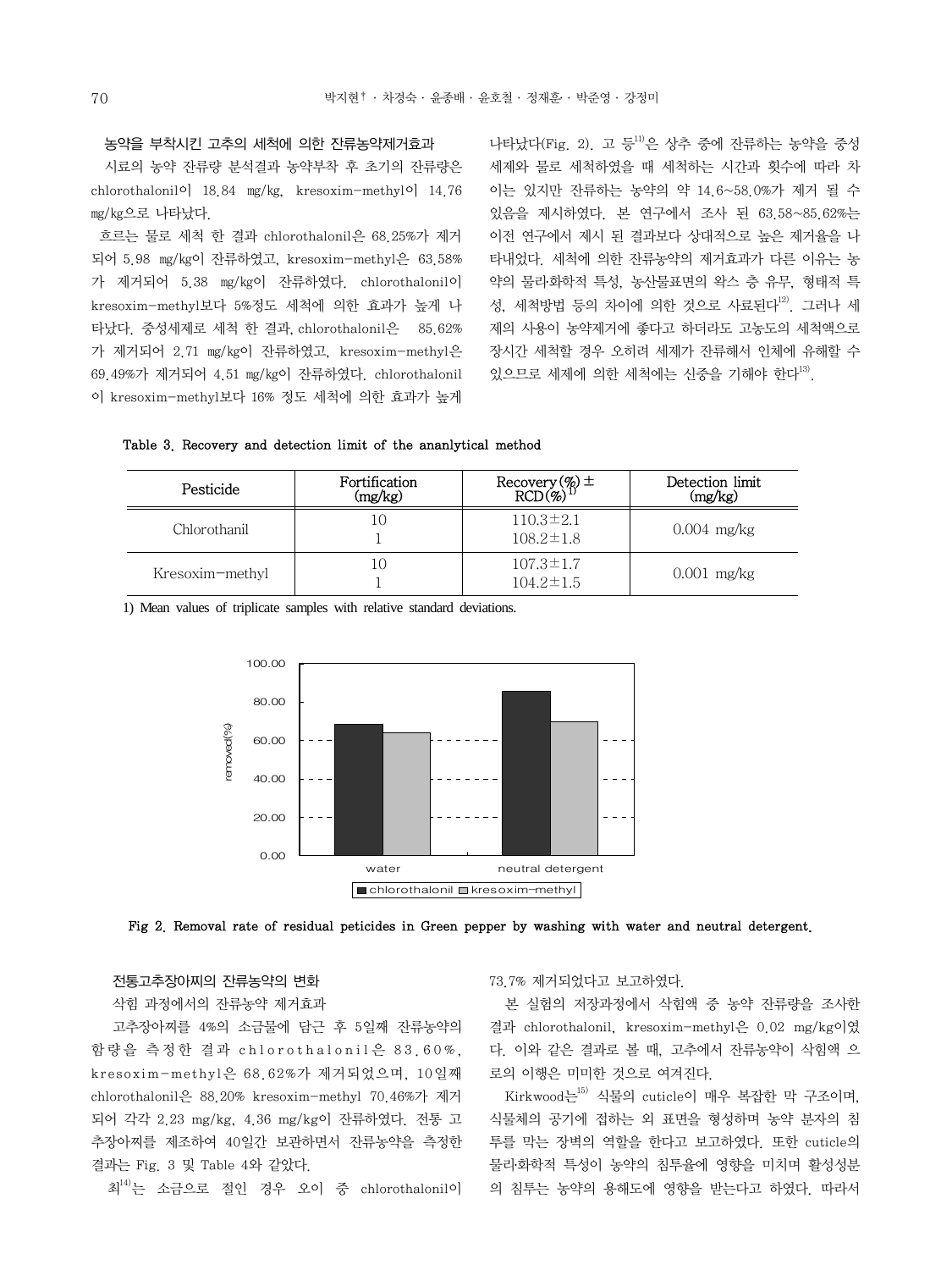채소를 장시간 소금물에 침지시킨 경우 조직의 손상으로 외부 의 cuticle층이 파괴되면서 식물체 조직에 농약이 침투될 수 있다고 보고되어 있으나, 본 실험의 경우 소금물에 삭히는 과 정에서 농약 제거율은 증가하였으나 삭힘액 으로의 이행은 미 미하여큰 영향을 미치지 않는 것으로 나타났다. 이는 농약의 부착정도, 농산물의 종류, 농약들의 물리화학적 특성 등의 차 이에서 기인 한다고 판단 된다.

#### 양념장에 의한 잔류농약 제거효과

소금물에 삭힌 고추를 양념장에 담근 후 저장단계에 따라 잔류농약의 함량을 측정하였다. 그 결과 chlorothalonil은 91.23% 제거되어 1.65mg/kg이 잔류하였고 kresoxim-methyl 은 7 8 . 2 4% 제거되어 3 . 2 1mg / k g 잔류하여 4 0일째 chlorothalonil은 검출되지 않았으며, kresoxim-methyl은 93.84% 제거되었다. 이<sup>12)</sup>는 식품원료의 발효, 착유, 통조림 그리고 신소재 정제과정으로 잔류농약이 27~100% 제거된다 고 보고하였다. 또한 윤16)의 통배추김치 숙성 중의 잔류량 변 화 실험결과, 통배추김치를 담근 지 1주 후 36%, 2주 후 57.8%, 3주 후 79.7% 기리고 4주 후 88.4%의 감소를 나타내 었다. 이렇게 양념에 절여 발효시키는 과정이 잔류농약 제거 에 크게 효과적이라고 알려져 있다. 본 연구에서도 고추를 장 아찌로 제조하는 과정이 잔류농약의 함량을 감소시키는데 도 움이 되는 것으로 사료 된다.

#### 간편고추장아찌의 잔류농약의 변화

양념장을 넣어 익히는 간편고추장아찌의 저장단계에 따라 잔류농약 함량을 측정하였다. 그 결과 삭히는 과정이 있는 경 우에 비해 chlorothalonil 80.52%, kresoxim-methyl은 65.25%로 잔류농약이 제거되어 각각 3.67 mg/kg, 5.13mg/kg로 3%정도 더 잔류농약이 남아 각각 3.67 mg/kg, 5.13mg/kg의 잔류량을 나타냈다. 40일째에 chlorothalonil은 잔류하지 않았으며, kresoxim-methyl은 95.78%가 제거되었 다. 간편고추장아찌를 제조하여 40일간 보관하면서 잔류농약 을 측정한 결과는 Fig. 4 및 Table 5와 같았다. 본 실험에서 저장기간이 경과하면서 측정 된 양념액의 농약 잔류량은 chlorothalonil, kresoxim-methyl이 각각 0.29 mg/kg, 0.18 mg/kg으로써 잔류농약제거에 영향이 없는 것으로 여겨진다.

### 제조방법별 잔류농약의 변화

전통고추장아찌와 간편고추장아찌의 농약 잔류량은 5일째 잔류농약이 급격히 감소하여 40일째 이후에는 거의 검출되지 않았으며, 제조방법별 잔류농약의 제거율 차이는 없었으나, 간단고추장아찌의 경우 10일째 부터는 시식이 가능한 기간임 을 감안할 때 chlorothaloni l은 82.82% 제거되었으며, kresoxim-methyl은 69.76% 제거되어 각각 3.24 mg/kg, 4.46 mg/kg이 잔류하여 안전성에서 전통고추장아찌보다는 낮은 것으로 판단된다(Fig. 4, 5).

## Table 4. Removal rate and remaining contents of residual pesticides in traditional Gochu-jangachi during the storage period

unit : % $*(mg / kg)$ 

| Pesticide           | initial<br>Concentration | 5days | 10days | 15days | 20days                                                                                                   | 25days | 30days                                                                                                                   | 40davs                     | 50days |
|---------------------|--------------------------|-------|--------|--------|----------------------------------------------------------------------------------------------------------|--------|--------------------------------------------------------------------------------------------------------------------------|----------------------------|--------|
| Chlorothalonil      | 18.84                    | 80.51 | 84.59  | 88.14  | 94.28                                                                                                    | 97.92  | 99.45<br>$(3.67\pm0.32)$ $(2.90\pm1.35)$ $(2.24\pm1.04)$ $(1.01\pm0.83)$ $(0.39\pm0.26)$ $(0.10\pm1.76)$ $(0.11\pm0.36)$ | 99.42                      | ND     |
| Kresoxim-<br>methyl | 14.76                    | 75.85 | 76.99  | 83.69  | 90.96<br>$(3.57\pm0.72)$ $(3.40\pm0.46)$ $(2.41\pm0.73)$ $(1.34\pm0.62)$ $(0.79\pm1.38)$ $(0.18\pm0.54)$ | 94.64  | 98.81                                                                                                                    | 99.03<br>$(0.14 \pm 1.80)$ | ND     |

\* % : removal rate of residual pesticides.

mg / kg : remaining contents of residual pesticides

|  |  |  |  |  |  |  |  | Table 5. Removal rate and remaining contents of residual pesticides in simple Gochu-jangachi during the storage period |  |  |
|--|--|--|--|--|--|--|--|------------------------------------------------------------------------------------------------------------------------|--|--|
|--|--|--|--|--|--|--|--|------------------------------------------------------------------------------------------------------------------------|--|--|

unit :  $%*(mg / kg)$ 

| Pesticide           | initial<br>Concentration | 5days                                                                                                                                                                                                         | 10days | 15days | 20 days | 25days | 30days | 40 days | 50days |
|---------------------|--------------------------|---------------------------------------------------------------------------------------------------------------------------------------------------------------------------------------------------------------|--------|--------|---------|--------|--------|---------|--------|
| Chlorothalonil      | 18.84                    | 83.59<br>$ (3.09\pm1.73) (2.85\pm0.77) (2.30\pm1.56) (1.85\pm0.54) (0.53\pm0.63) (0.23\pm1.68) (0.13\pm0.83)$                                                                                                 | 84.86  | 87.78  | 90.16   | 97.21  | 98.77  | 99.30   | ND     |
| Kresoxim-<br>methyl | 14.76                    | 68.41<br>$\left( (4.66\pm0.45) \left( (4.29\pm0.32) \left( (3.42\pm1.21) \right) \left( (1.75\pm1.47) \left( (0.73\pm0.25) \right) \left( (0.32\pm0.49) \right) \left( (0.14\pm1.75) \right) \right) \right)$ | 70.91  | 76.80  | 88.18   | 95/04  | 97.85  | 98.83   | ND     |

\* % : removal rate of residual pesticides

mg/kg : remaining contents of residual pesticides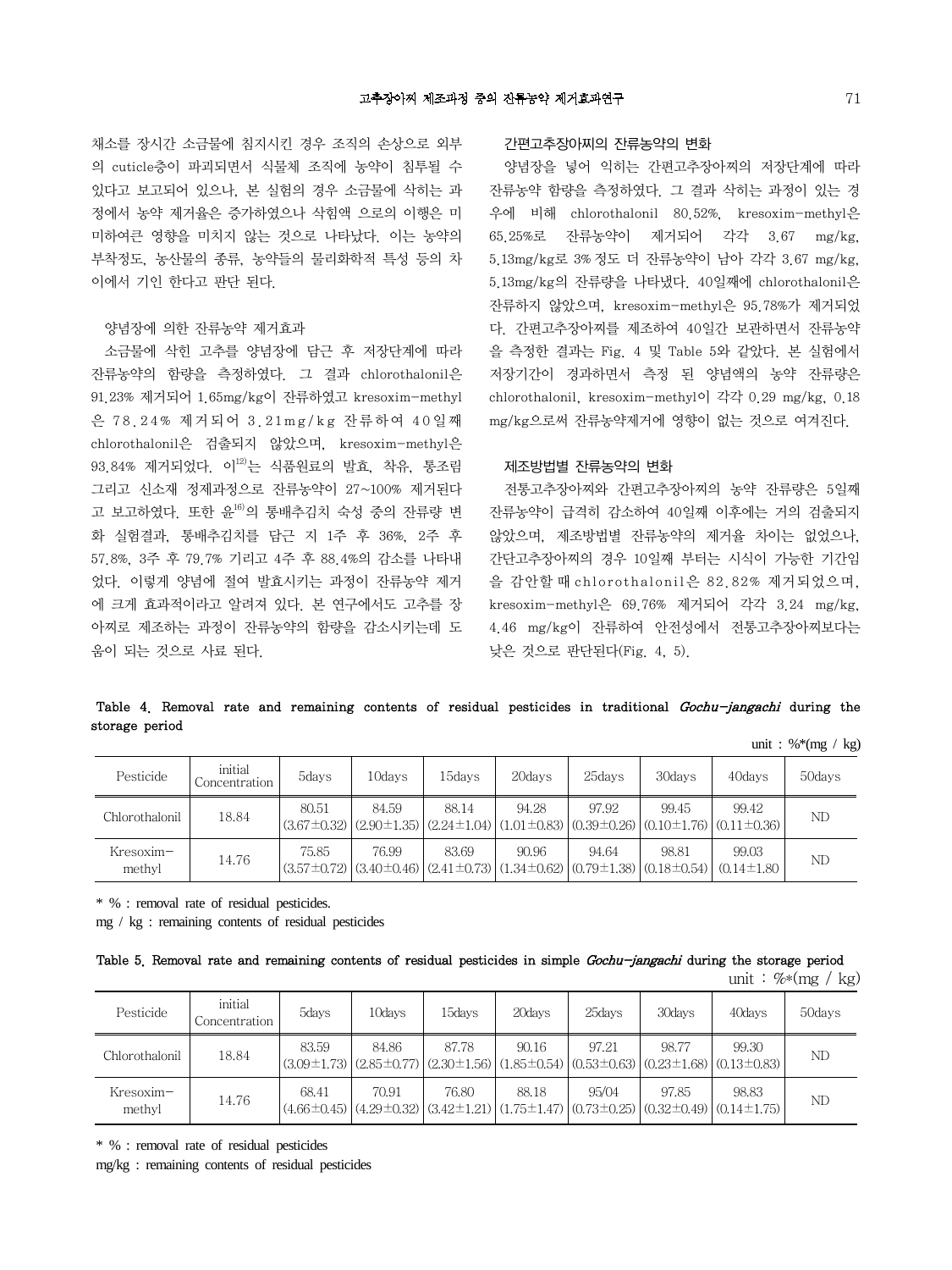

Fig. 3. Pesticide residues of traditional Gochu-Jangachi during storage period.



Fig. 4. Pesticide residues of simple Gochu-Jangachi during storage period.



Fig. 5. Pesticide residues of Gochu-Jangachi in Chlorothalonil.



Fig. 6. Pesticide residues of Gochu-Jangachi in Kresoxim-methyl.